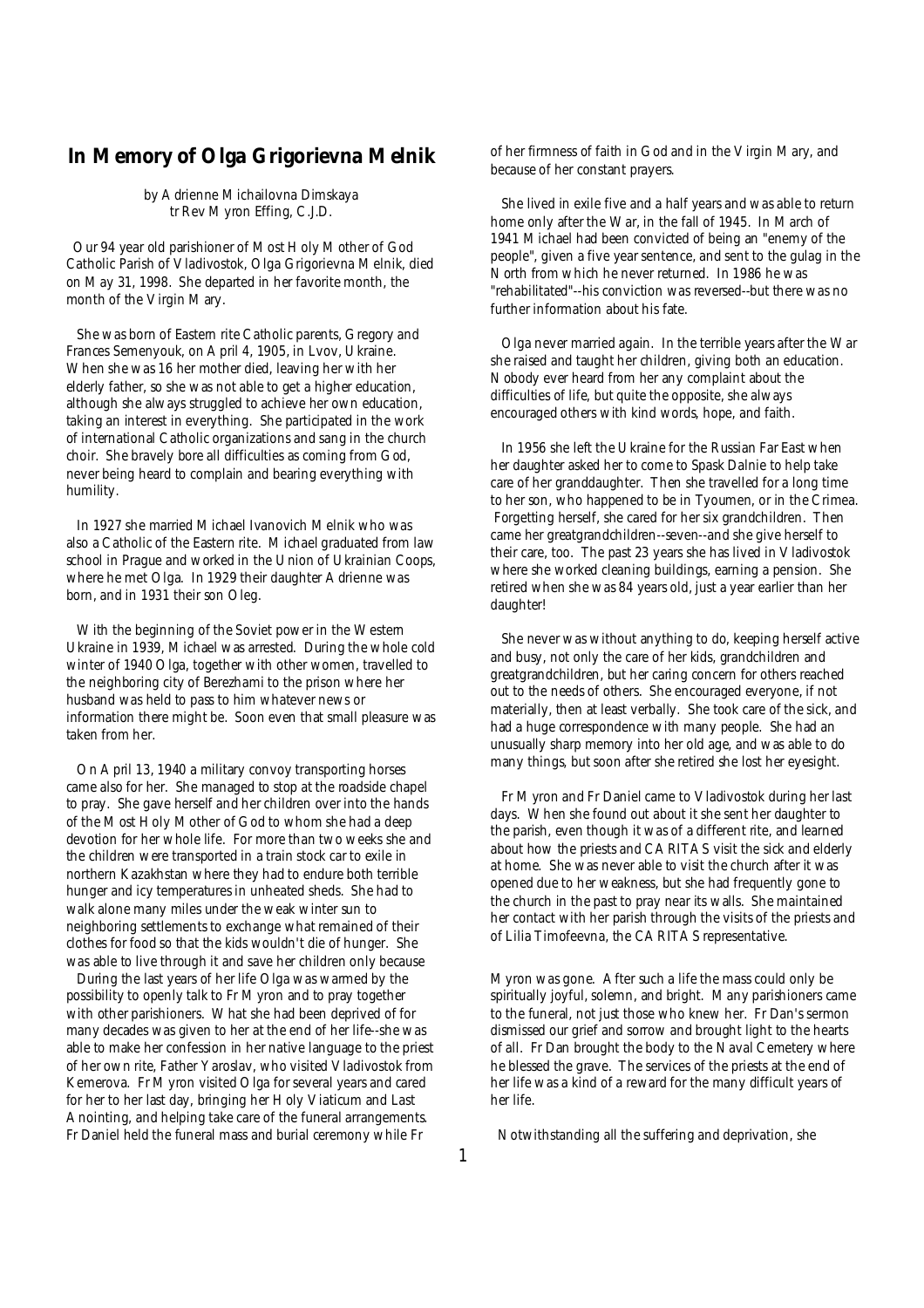remained a happy person and an example for others. All her life she prayed for the departed, and now we pray for her.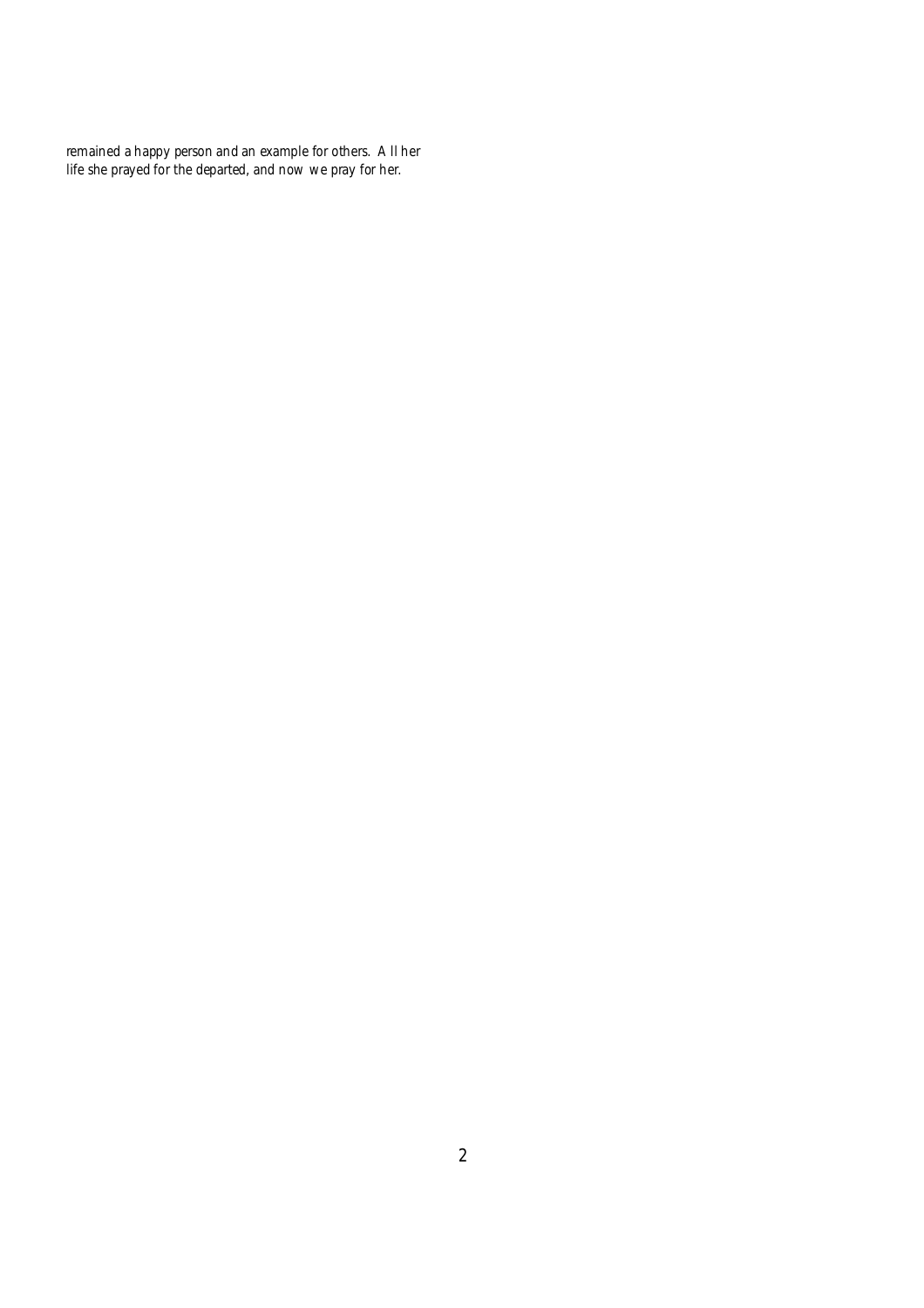### **News Notes**

#### *by Rev Myron Effing, C.J.D.*

• On March 10 I made a hasty getaway to Seoul, Korea. My visa had ended on the 9th while I was on the train returning to Vladivostok from Blagoveschensk so I had to pay a \$50 fine for leaving Russia a day late. Whereas Fr Dan had escaped to Japan, I decided to go to Korea, to visit the Maryknoll missioners who have worked so successfully there and also to visit Fr Roman Theisen who set up the marriage tribunal system for the Korean bishops. He gave me advice on how to handle several of my difficult marriage cases. We don't have a tribunal yet in Russia. After a week I received my new Russian visa, and returned to Vladivostok on March 15. Thanks to Fr Theisen and the Maryknoll Fathers for receiving me so hospitably. Japan, Korea, China, and Alaska are our neighboring dioceses, and we are grateful for their help for Russia.

• Fr Ignacy Pavlus called me from Irkutsk to say that the new parish of St Joseph in Angarsk has just opened a chapel, but they had no image of St Joseph. I asked him what size of a statue or icon they wanted, and he said, "About a meter-- Would you have one they can have?" Immediately I thought of the statue of St Joseph with the Child Jesus at his side that we received from the Sisters of the Holy Family in California. It is only a meter high! So we packed it up on the Feast of the Annunciation after mass and sent it on its way. It was a joy to give as we have been given to.

I dedicated my sermon on the Feast of the Annunciation to St Joseph, the example of a good father who passed on everything he had to his legal son, even though he was not his physical son. St Joseph gave Jesus legitimacy, a family, a name, a home, a heritage, a kingship, and even a trade. St Joseph reminds us of God the Father, because St Joseph adopted a son and gave him a heritage and a birthright. God our Father also adopted us in Christ, giving us a heritage and a birthright, too. Jesus was conceived by the power of the Holy Spirit in the womb of the Virgin Mary where he became the son of Joseph, and we were conceived by the Holy Spirit in the womb of the Church in baptism where we become children of God. Naturally we sent our prayers along with the statue: for the men of Russia and for vocations. Pray and celebrate with us.

• Would you like to help a needy family? There are emergency situations which appear sometimes. For example, our 22-year-old parishioner suddenly found herself in the hospital with a ruptured vein in her head which required open brain surgery. Of course it was expensive and unexpected. A death in the family can also means unexpected expenses, since there isn't life insurance in Russia. We are starting a Russian Family Emergency Fund to which Russians can apply to get

emergency help. Often they would be able to return the money in time. It is even possible that Russians can donate to the fund, so that it becomes a kind of coop credit union for emergencies and as a hedge against inflation. So far the fund has \$400 to loan.

• Bishop Jersey Mazur has officially established the Catholic Parish of the Annunciation in Arcenyev, and is planning to baptise the first new parishioners on June 7. The new parish is making great progress. Even though there is no church, the parishioners meet every Sunday in a school classroom for a rosary, for reading the Sunday readings, and for catechism class for kids. The catechism class has become very popular and many kinds come who don't have Christian parents. The parish is also working already with CARITAS charity programs, reaching out to the elderly poor and handicapped children around them. Arcenyev is the home of the the Russian military helicopter factory, but there is no work now, and many people--especially elderly--can only try to hang onto their apartments as the last thing of value they own, even though with the depressed condition of the town the dollar value of the apartments are quite small. At least it is a place to live. Everybody has to have a garden and can vegetables or there won't be any vitamins in their winter food. The sick and the elderly who can't manage a garden are in need of help. Congratulations to our sister parish of the Annunciation in Washington DC on the birth of their "daughter parish".

• From Irkutsk on April 30 we received the large casket of relics of St Theresa the Little Flower. The huge casket needed special permission to travel by air. The relics were here for three days of special prayers and then they flew via Moscow to Kazakstan. St Theresa, who is already patron of missions, was also named patroness of the Catholic Church in Russia. The patrons of Russia are St Nicholas and St Andrew. Sunday we will had a special day of prayer to St Theresa, and especially for vocations from Russia.

• Cardinal Glemp, Primate of Poland, is planning to come to Vladivostok in July. He was very surprised and interested when he heard that during the Communist times there was a diocese and a Catholic bishop in Vladivostok. Bishop Slivovsky had been born in Warsaw, and served many years in Kazan before being sent to Vladivostok.

• Please remember in your prayers Mr Dan Pyne from our sister parish of St Jude's in Jacksonville, Arkansas. He was hospitalized with a stroke. For many years already he is one of our "hands" in America. He always helps us with communications, especially if we have trouble getting mail or information to someone. He works as a flight trainer, but his hobbies are religious music, exchange students, and Vladivostok Mission. His health is already improving, so we hope for the best.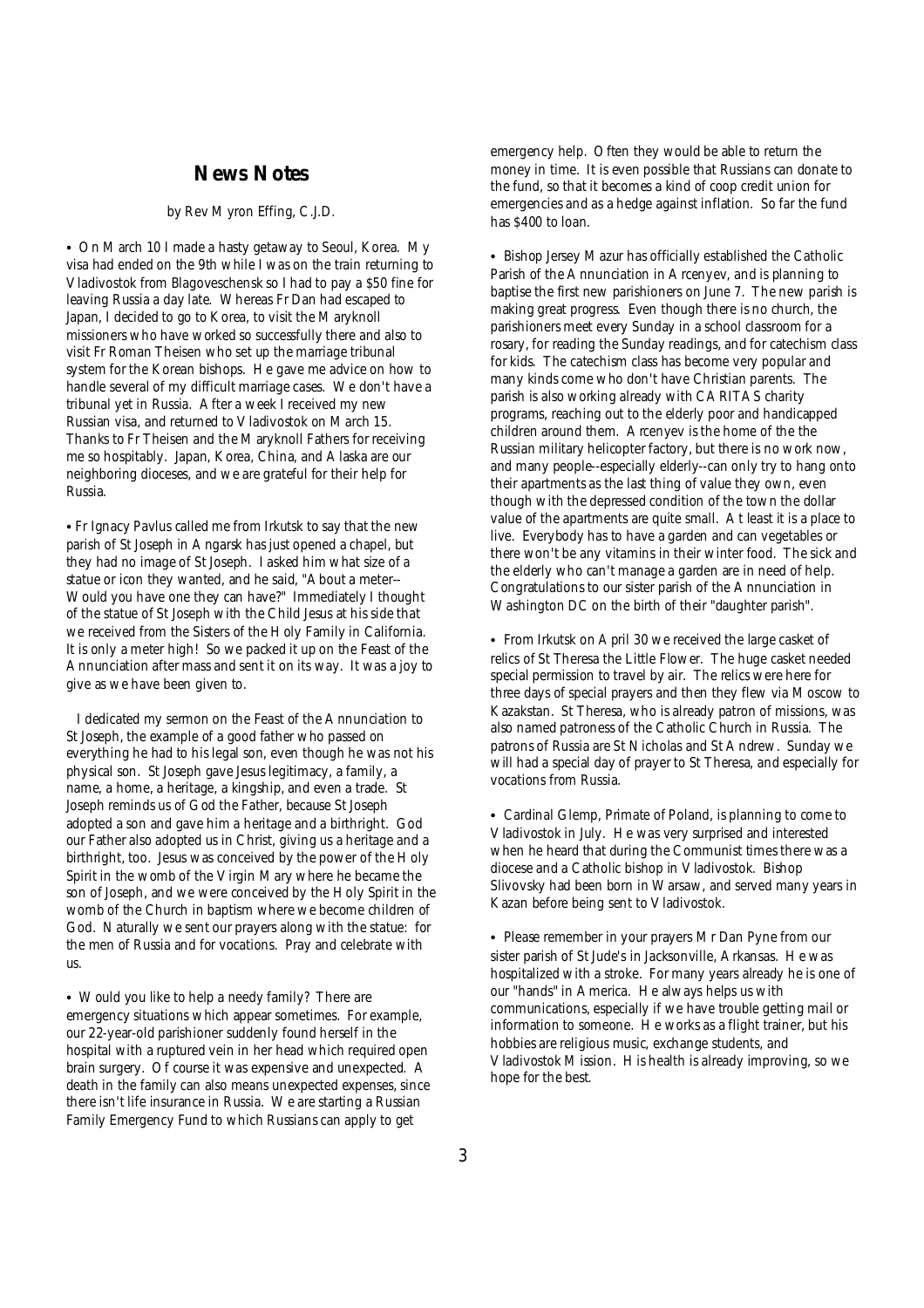• Bishop Mazur has set up five deaneries in our diocese, and Vladivostok is one of them. It encompasses Primorye, Khabarovsky State, Amursky State, and the Jewish Autonomous Region. Yours truly will have the honor to serve as dean.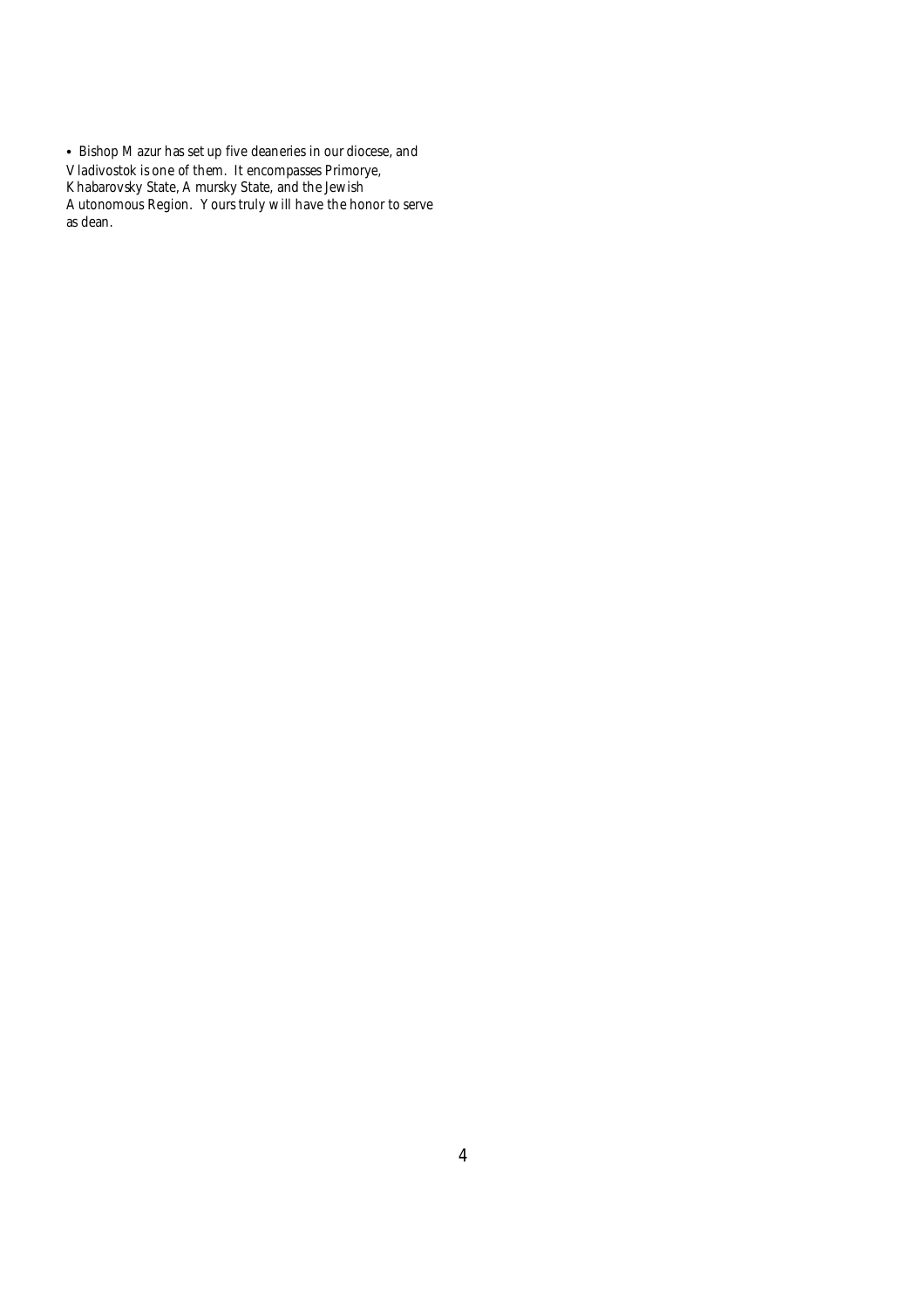# **The New CARITAS Women's Support Center in Vladivostok**

*by Marina Viktoreva Yarigina, M.D. tr by Rev Myron Effing, C.J.D.*

### [SEVENTY PERCENT OF PREGNANCIES IN RUSSIA END IN ABORTION, SAYS REPORT

MOSCOW (CWNews.com) - The Interfax news agency reported on Sunday that seven out of 10 pregnancies in Russia end in abortion. More than 2,000 abortions are annually registered among girls under 14, said a report released by the Russian Health Ministry on the eve of the first Mother's Day in Russia. Seventy percent of Russian women suffer from health problems resulting from abortions. Interfax also reported that abortion is the cause of death for up to one third of all mothers.]

Under the sponsorship of CARITAS Primorye, the new Women's Support Center of Vladivostok has been functioning for several months. The need for such a center was clear already a long time ago, because the number of abortions in Russia and in Vladivostok in particular has grown even higher. Until then it seemed that the only answer to pregnancy was contraception, which has been actively propagandized by the Russian Planned Parenthood Association. They never seem to be concerned about the spiritual nor the health of women--Is it possible to think that it is "caring for women" to propose to them to use contraception which disturbs the normal processes of their body? For Christians this can't be the proper answer.

There is another answer for women, one based on Christian morality and Christian love. This past summer workers from the Crisis Pregnancy Center of Dayton, Ohio came to Vladivostok to conduct a two week seminar. Attending the seminar were members of the Parish of the Most Holy Mother of God and others, including students, physicians, and psychotherapists. Our goal was to save human lives, and to form the base for the future Center at the seminar.

There were difficulties in opening the Center. Bishop Mazur supported us by telling us, "This is a real work of the Church!" He noted when he met with Center volunteers that evil always tries to disturb a good deed, and evil is best countered with prayer.

We found other interested people. For example, we were invited to locate the Center at Birth Hospital #5 where the director answered our need by providing quarters for the Center. Birth Hospital #5 is the only birth hospital in the city which absolutely does not do abortions and which uses every available approach to saving the lives of infants.

Now, thanks be to God, the Center is open and working. The main task of the Center is the spiritual and moral support of the pregnant woman. We must try to help her to feel the

joy of motherhood. We need to help a woman with a problem pregnancy to find peace in her complicated situation, and to help her with her difficulties. If she is in need of social or material or legal aid, we will try to help.

 A second work of the Center is the preparation and distribution of information about the harm of contraception and abortion, about the need and benefit of chastity in the case of the unmarried, and about Natural Family Planning for the married. We also hope to establish a hospice for battered or pregnant women who have nowhere to live. We need to unite those who want to cooperate with us in our work. And all of this needs your prayerful support.

 We hope to use our experience to begin centers. We pray to our patroness, Our Lady of Guadalupe, for its success. In fact, there needs to be such a center in every city in Russia. But only with God's help and by prayer and by your financial support could we realize such a wonderful dream.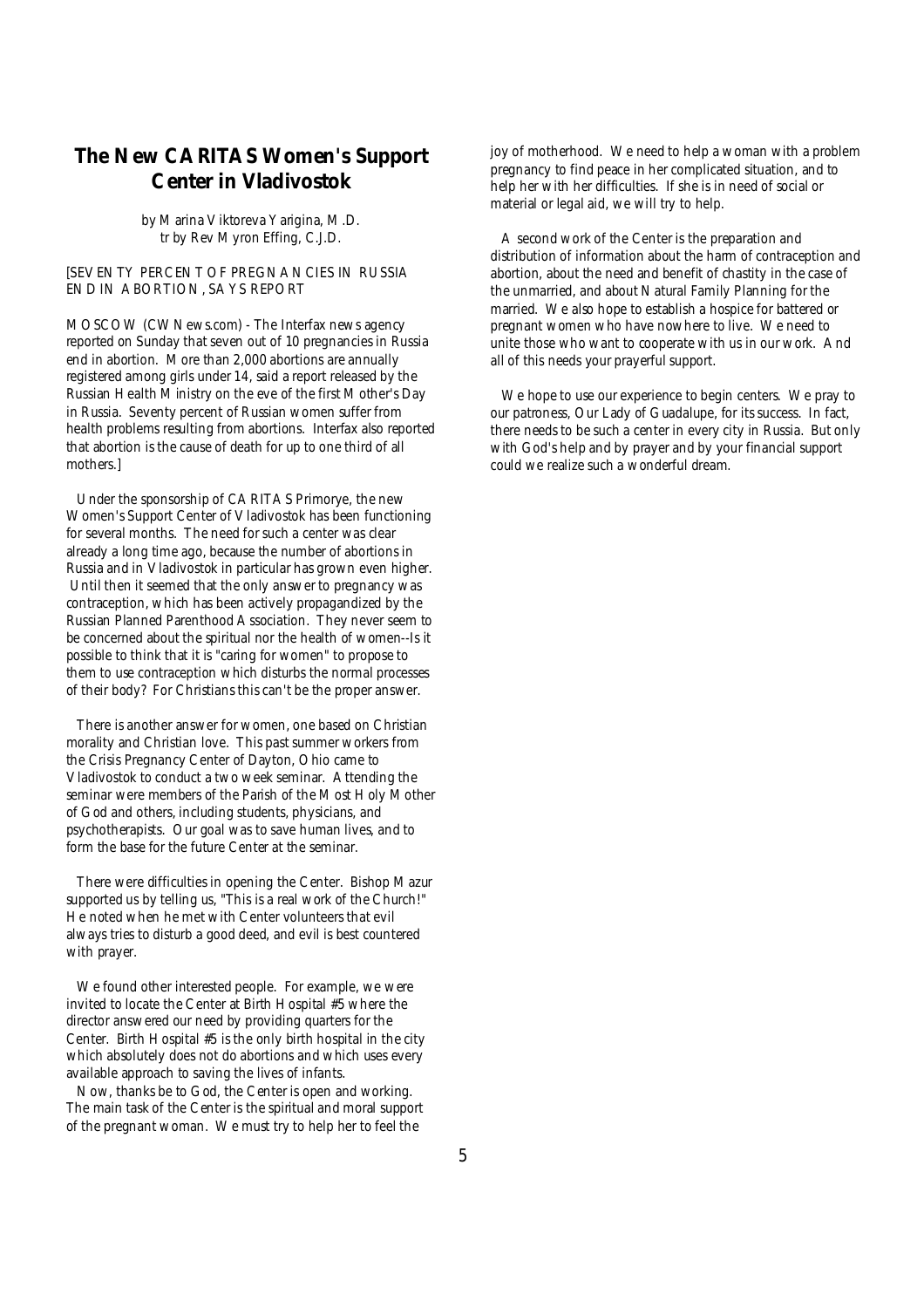## **The Gift of a Child**

by a member of Most Holy Mother of God Catholic Parish *tr Fedor Batler* 

[Adoption of a child in Russia is no easy process. It requires medical certificates proving your sound health by the following doctors: a psychiatrist, a narcologist, a physiotherapist, an oncologist, a dermatologist-venerologist, and a therapeutist. Then there's the certificate of sufficient living space, the conclusion of the children's inspector who supervises the children of your area; the reference from your place of work; the reference of your salary; your application to the Board of Education of the Municipal Administration; your appeal to the court; the presentation of the Board of Education to the court. The court takes into account sureness of the inspector as to maturity of your decision, the opinion concerning the moral character of the candidate, formed during your interview. All the documents are to be submitted through the inspector; and it is the inspector who gives you all the necessary forms of the documents and instructs you regarding the order of their submission. As if that isn't enough, economics are difficult in Russia right now, and life can't be easy for an unmarried young lady who has compassion on a family-less child. This is the story of our parishioner who took compassion on such a little child.--ed.]

It's so nice that I've got a chance to tell you, my friends, how I first met my son. It never ever occurred to me that I could adopt a child. Up to that day I thought that I was destined to be childless.

That day, when I first saw him, I didn't feel anything beyond ordinary compassion for a child who was forced to lose parental care. Compared with the other children he looked diffident and shy, so frightened that someone would look at him that he hid at any necessity to show himself, whether it would be to show a drawing, or to reply to a question, or--Oh, horror!--an offer to play.

How did it happen that he came to our church? One should give thanks to the Lord our God and a nice lady named Nina Sergeevna who took notice of him among the children who were receiving short term treatment at the children's hospital. Afterwards most were taken home by their parents, but he wasn't the only one left behind without maternal care. But the other poor little ones were quite tiny and didn't seem to be his peers. And he, a rather big boy, found before himself the prospect of being sent to the children's orphanage. While he

But we had another trial--studies. I worried that he was going to the first grade without any preparation: He didn't have the experience of being in a group, having never attended kindergarten. I have a job and have to work--Only my evenings are free. The pressure is great and no relaxation for me. But we have to study every evening. As a result the boy

was still at the hospital Nina arranged for him to come to Sunday school as a way to provide some sort of a social life for him.

 One day our Sunday school teacher invited the children to a choreographic concert which she organized. A question came up as to how the boy would be able to go to the performance, and I volunteered to take him there. But that very day he wasn't in the hospital when I arrived. I worried about it and so I decided to visit him on the following day. Our strolls became regular. The boy adapted well and became open. But he clearly felt the difference between him and other children that had parents. His little heart needed maternal love.

 The day when I felt that need particularly strongly I couldn't fall asleep. The idea of solving the problem insistently pushed into my mind, and the only thing I could count on was my own desire to hear what God wanted to tell me already for a long time. This challenge to my selfishness staggered me. Before that, I never ever solved a problem destroying so many obstacles made of my own fears--fear of not having enough money, of not having strength for such big changes in my life.

 And it turns out that there's nothing in the world more logically thought out than a decision of the Lord God. The set of necessary procedures for the official registration of the papers combined with the cloud of ineffective practices of our bureaucratic system I overcame with constant success, whereas under other circumstances this would have aroused in me a squall of stresses. I was even allowed to take the child home before the final decision of the court--after all, time had come for the chap to enter the first grade, and it's very important here to start your education in time.

 The court took into consideration that the boy would be better off living in a partial family than in the children's home and gave a positive verdict. The boy's godparents, my new son, and I celebrated the victory and gave thanks to God.

 By that time the boy had already been calling me "momma". This happened rather fast. He wanted to call me that way from the very beginning--he only needed to make sure that his position was secure. He repeatedly asked me whether he was given to me "forever", whether he would be taken back to the hospital or to the children's home, or not. After he became convinced that he would not be sent anywhere else and that nobody else had a right to give him orders, he calmed down and started to behave more trustingly and uninhibitedly. Now he laughed so often!

gets good marks, his grades are changing from D's to A's. He's communicative and never gives up. I hope such effect won't be temporary.

 In any case, we won't despair, because for each person there is a vocation that is useful to the society and is pleasing to God.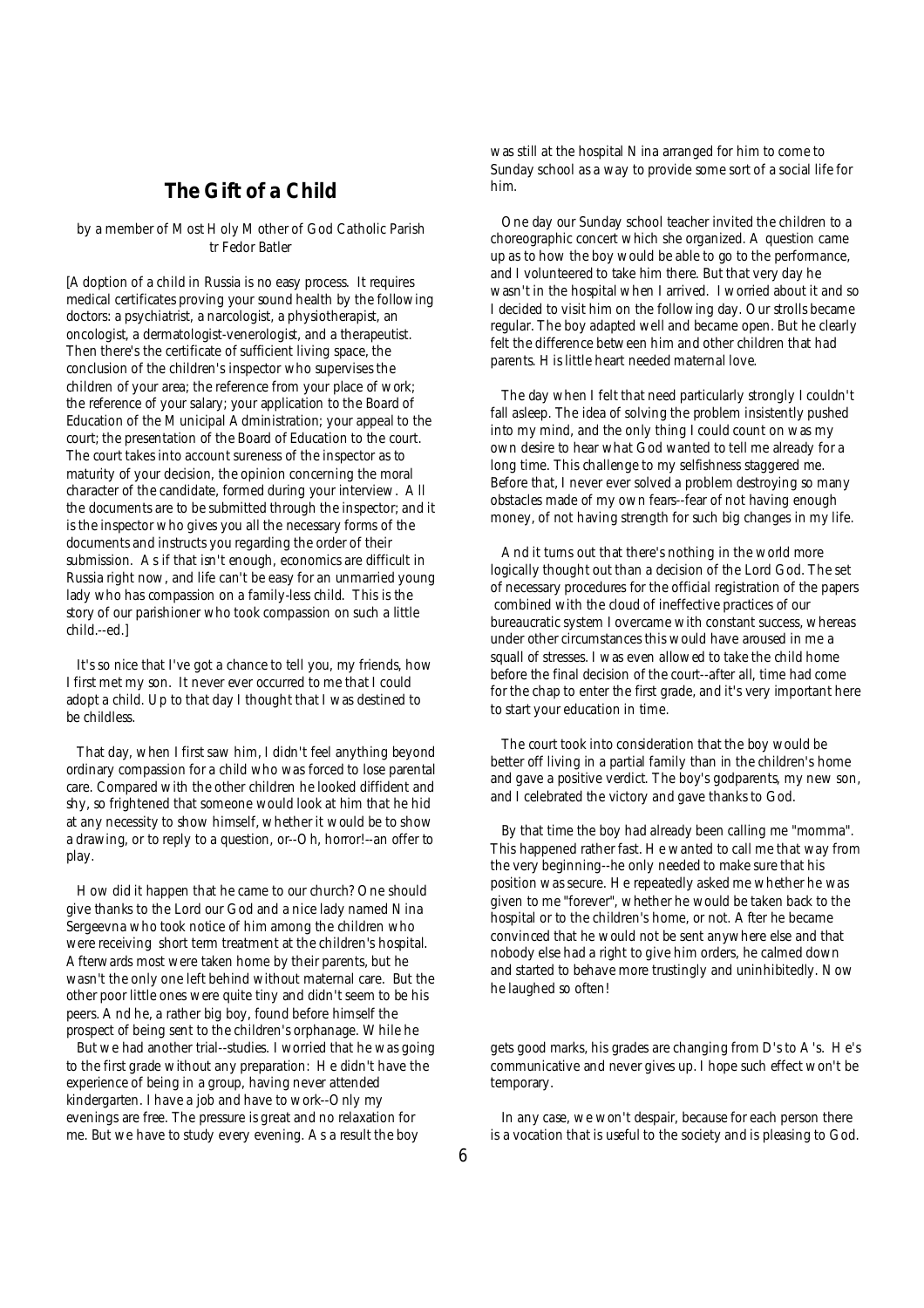One should follow it with humility and not grumble. Of course, I wonder what his vocation is, and I will try my best to help my son find it.

And the Church helps me to bring up myself and my son by making it possible to keep our spirits firm and not to lose heart on trifles. My task is to bring up the child unyielding to difficulties, generous and honest, and our Russian reality reminds us hourly that the only way to fight it--is to change people's hearts, to long for the ideal. And here Jesus is the best adviser and example for us.

It happens quite often now that I am on the verge of despair, not knowing what to do in response to another misdemeanor of my son. Sometimes he just lies implausibly, sometimes he assumes an "I-don't-understand-what-you-mean" attitude, sometimes he acts like a hooligan. Spanking?--That's not the best. The best would be trying to take it as a challenge to your own love and overcome it with even stronger love and patience. I don't always succeed, but I try.

There's a popular opinion in our society that just now is not the right time to have children, let alone to adopt them! Oftentimes I recall the words of our kind pastor, Father Myron: "When God gives you children he will take care of what you need to bring them up". In spite of the economic crisis.

Everything passes by, but children remain with you, and you give thanks to God who gave them to you.

In 1933 in Ukraine being a teenager I saw people dying of starvation, they were swollen with running ulcers on their legs. People died in the streets. We survived thanks to gophers: we caught and ate them. Once a day we were fed with some meal made of bread in the dining-hall. If you want to be kind,

### **Dear Editor**

*tr by Olga Chisko*

Dear editor of newspaper "To Defend Life",

[The Vladivostok CARITAS Women's Support Center has started a little newspaper in which they discuss various issues relating to NFP, family success, and the defense of life. This is a letter they received in reply to their first issue. --ed]

Having read your first edition, I've decided to write to you. I have lived a long life. I am 82 years old. I couldn't get a good education since I was born in a poor family of peasants. My mother died early leaving four orphans. We had neither a horse nor a cow in the household. We experienced a miserable childhood being hungry and having nothing to wear. How often I asked myself being a child: "For what was I born?" The poor person always suffers indignity and feels dependence both at work and in the family. So I consider that if one is not able to raise a child and support him emotionally, financially and even physically (if the mother is ill or a drunkard), then why should one should produce the beggarly sorry child. I see how many homeless, hungry children there are living in basements and sewerage pits, begging: "Buy a roll for me." What person will this child grow into? Sixteen years ago a single woman living in our doorway bore a boy. She was 32 at that time. We, her neighbors, helped her a lot. We looked after him at our homes so that she could go shopping or even to work when the child was ill. And now she has been unemployed for four months, since the company she worked for has gone bankrupt. Before, she made both ends meet, but now she gives herself up and listens to reproaches from her son: "For what did you bear me? I want to eat, I have no shoes, etc."

We have to give a shelter to homeless children, to train them, to feed them, but it happens that they even have nothing to feed the deserted child in the orphanage. It may seem to you that you protect children and old people, women and ill persons, widows and orphans. But all these are only words. And what is the reality? Are the old retired people who get a pension of 300 rubles [\$15] a month secure? Are the children living in the streets protected? And often the children in orphanages have a meal only once a day. Now it seems that the state government and deputies believe in God. But how and with what conscience can they get their salaries of thousands of rubles knowing that doctors and teachers must go on hunger-strikes because they have not been paid their salaries in months? Jesus fed four thousand people with five loaves of bread in the desert and cured ill people, but we can't buy medicine because it is terribly expensive.

then please take care of the children, even those born into irregular families.

God bless you.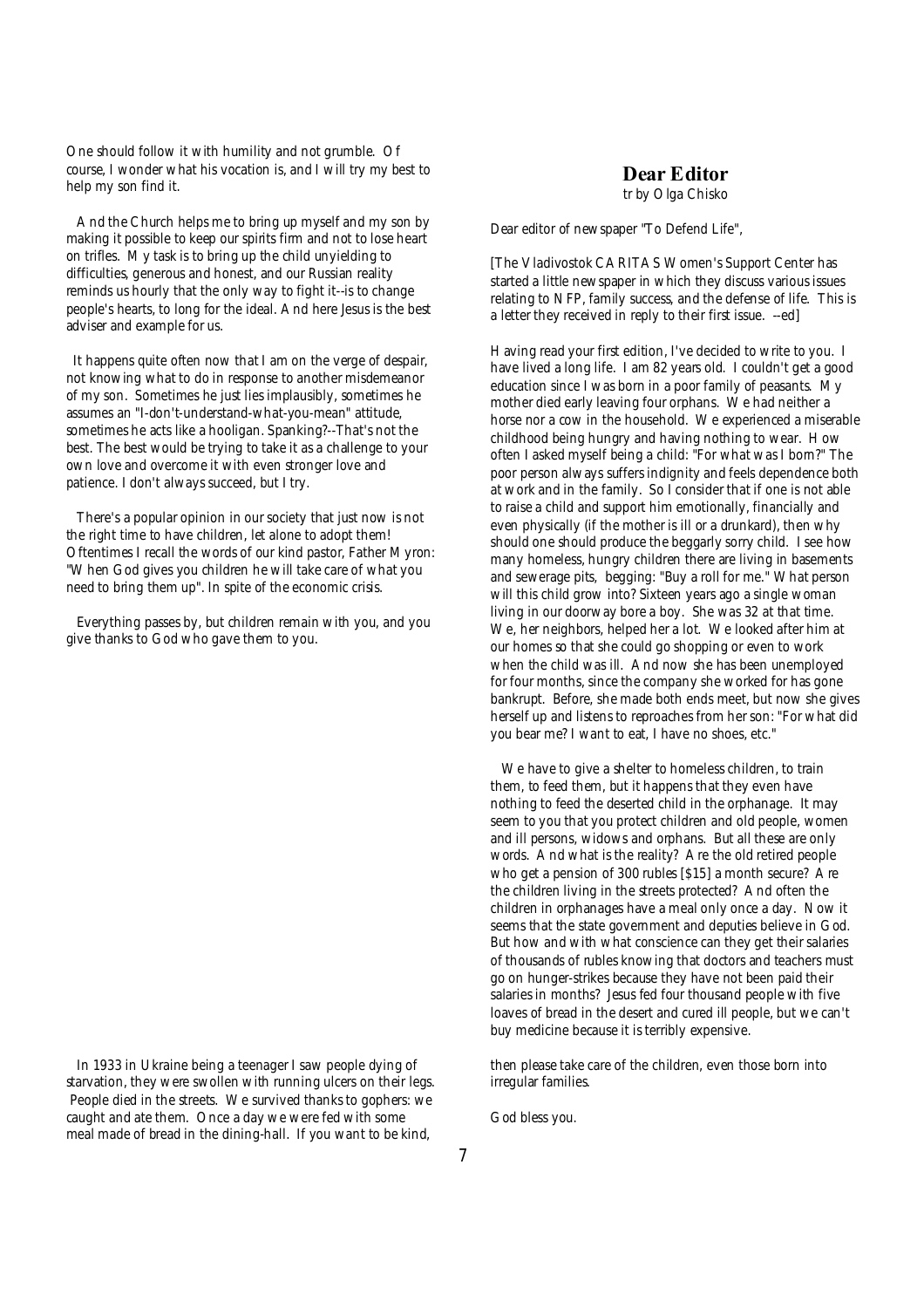Parishioner from Khabarovsk